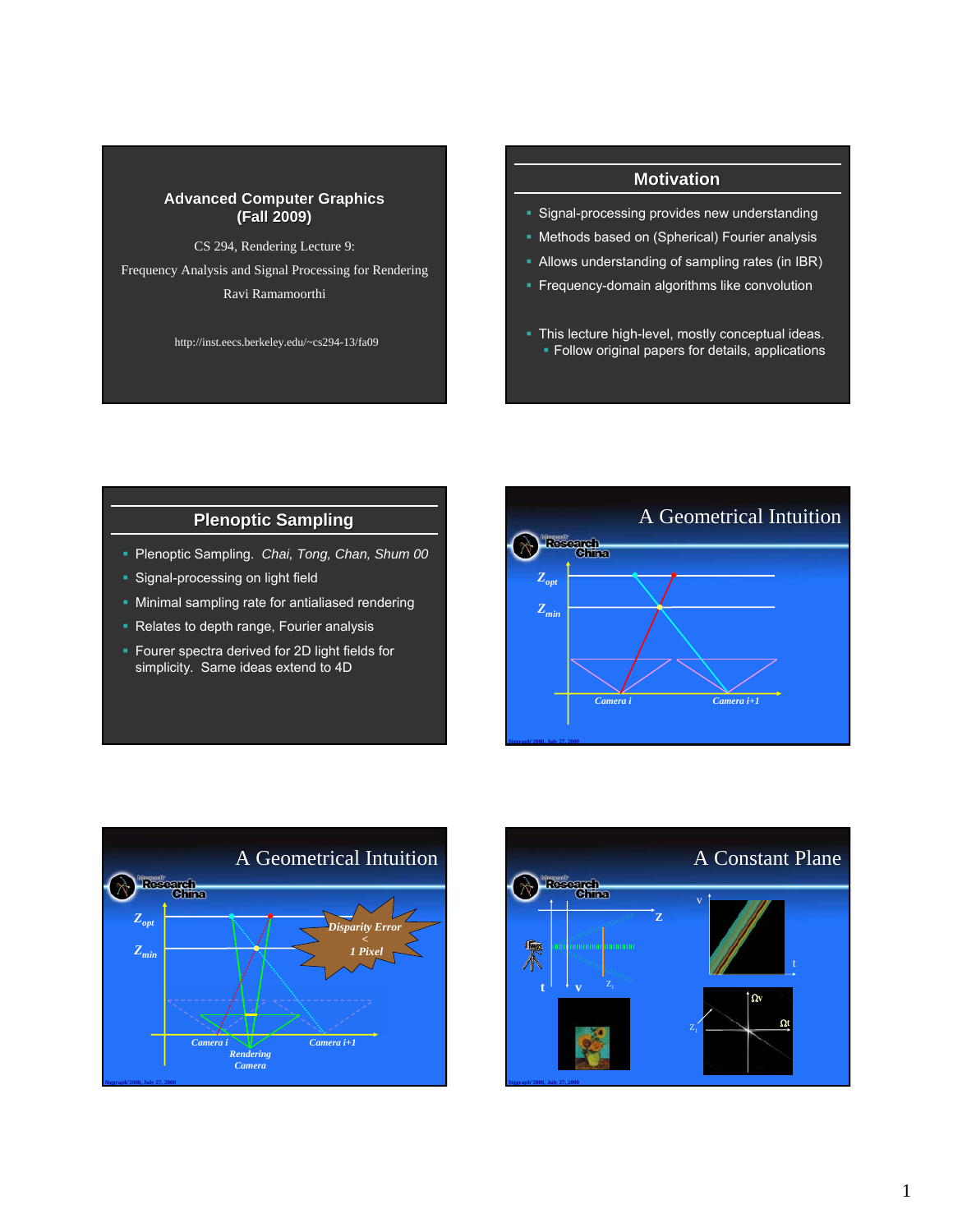









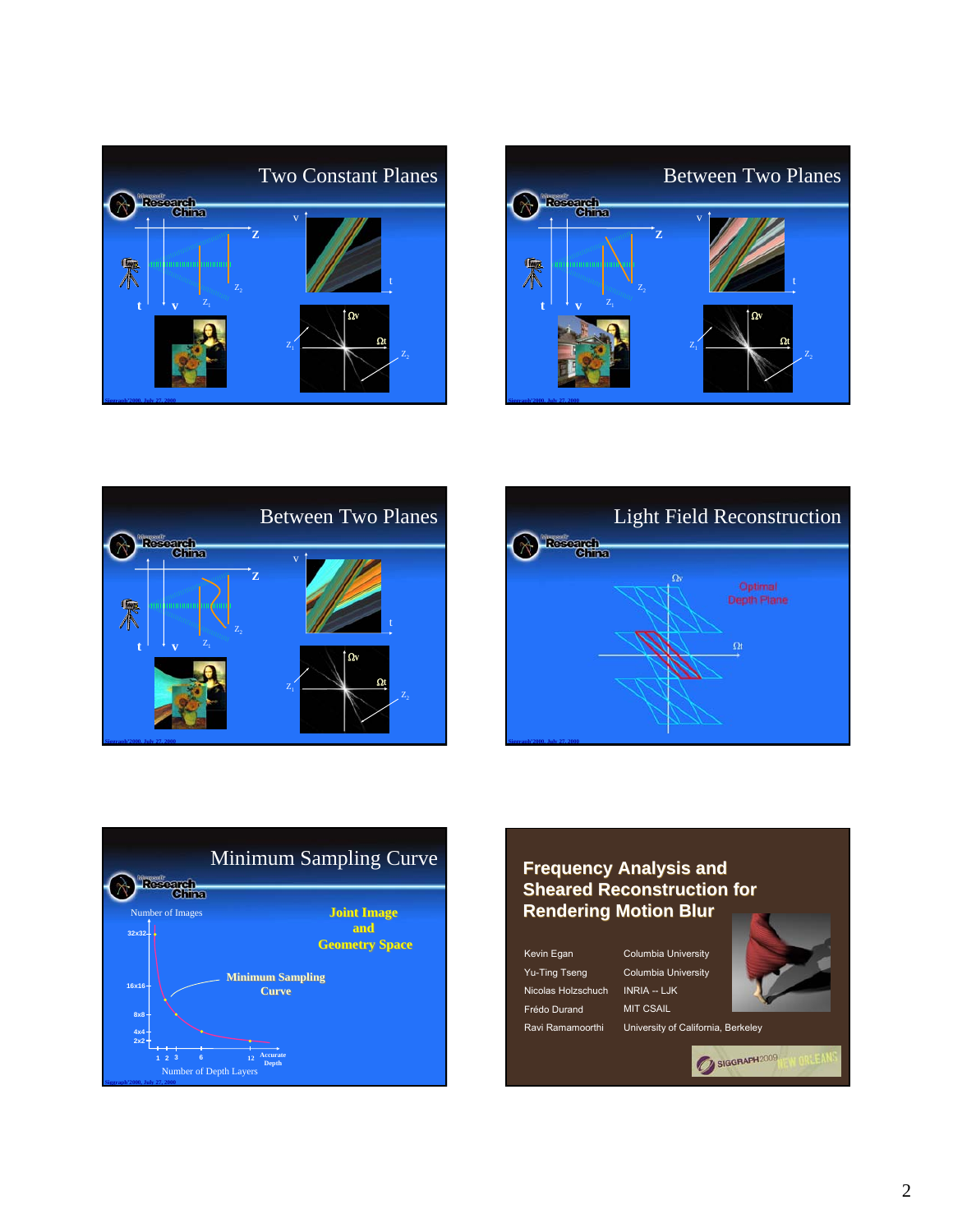### **Observation**

- Motion blur is expensive
- Motion blur *removes* spatial complexity











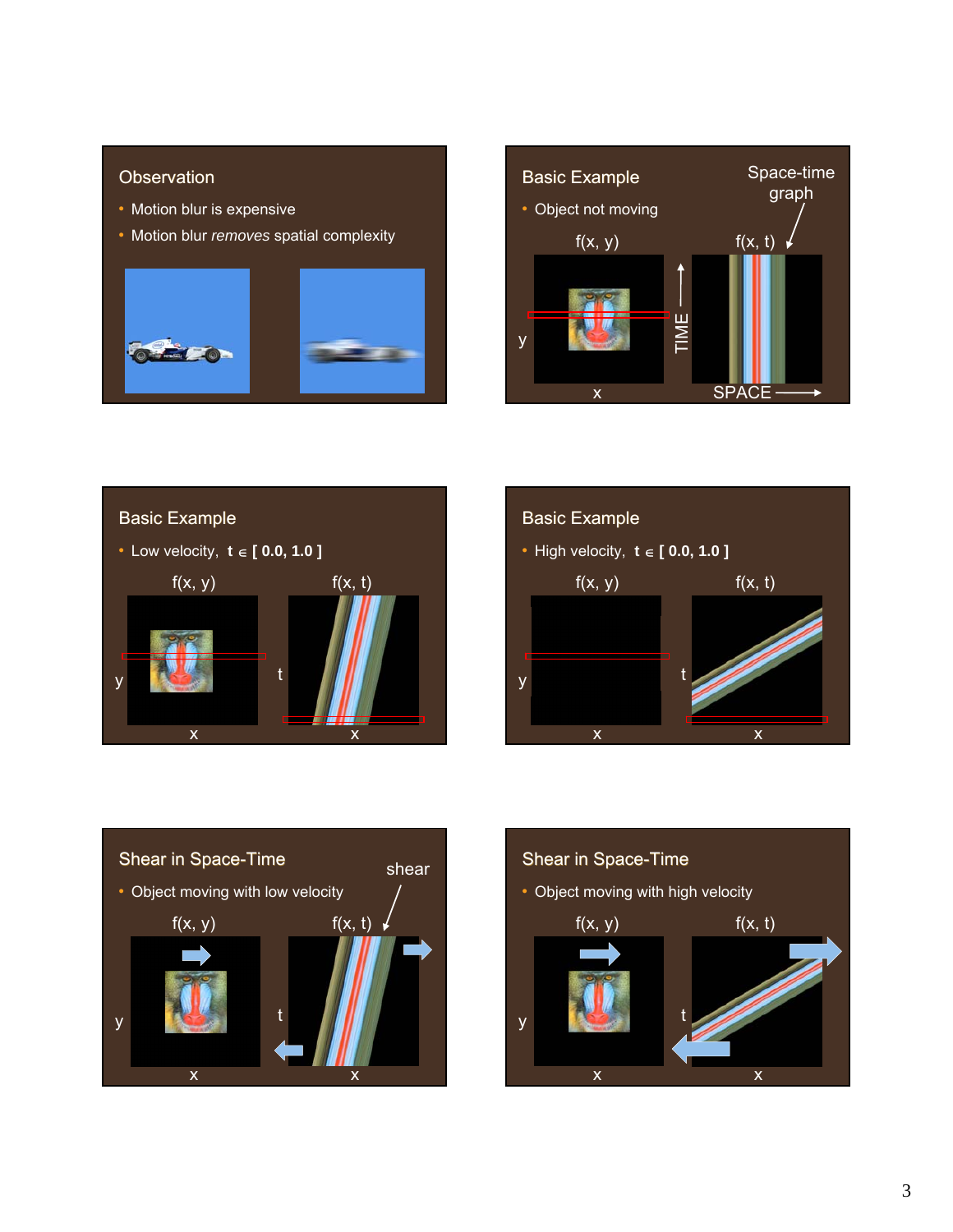









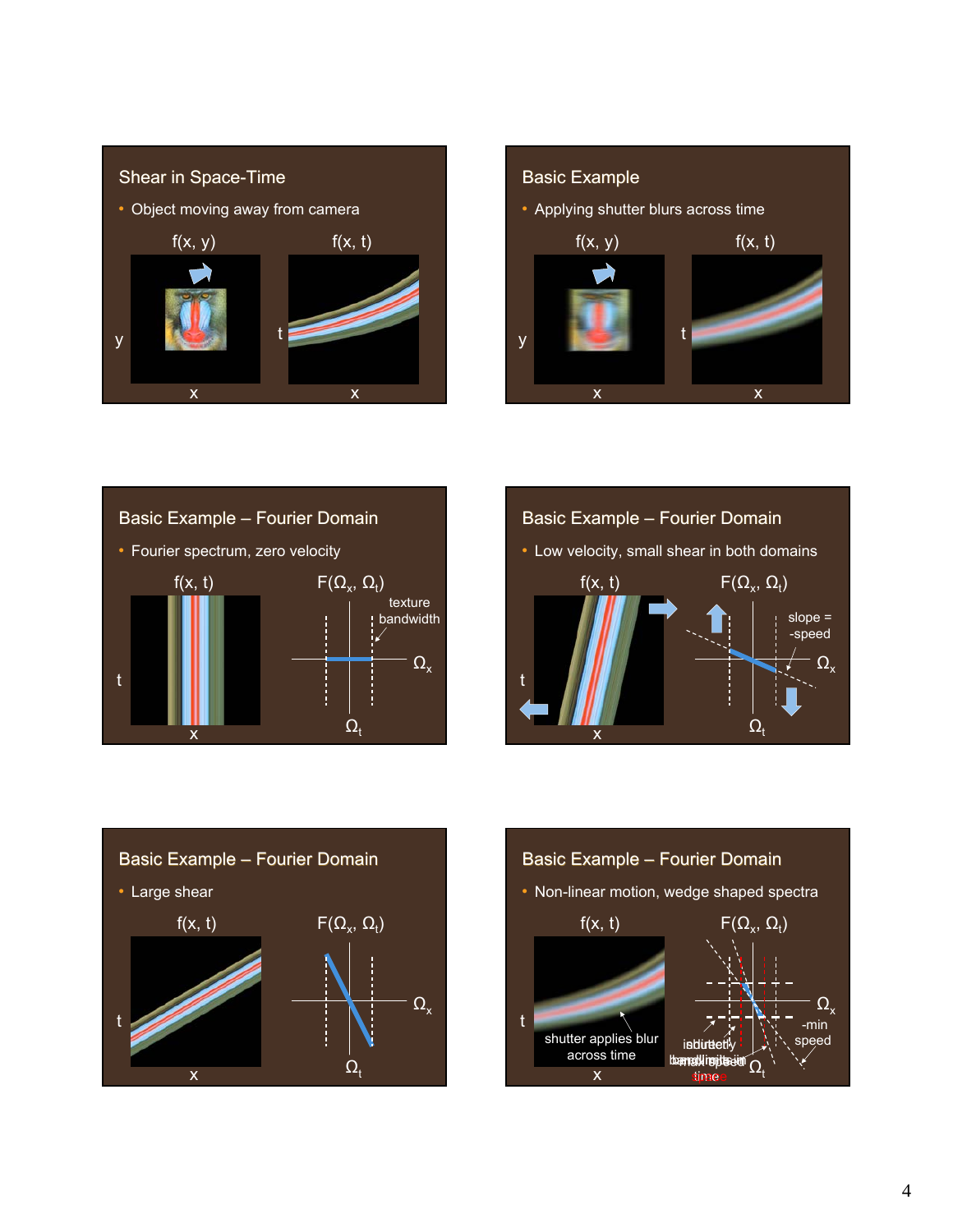









### Car Scene

Our Method, 4 samples per pixel



Stratified Sampling 4 samples per pixel

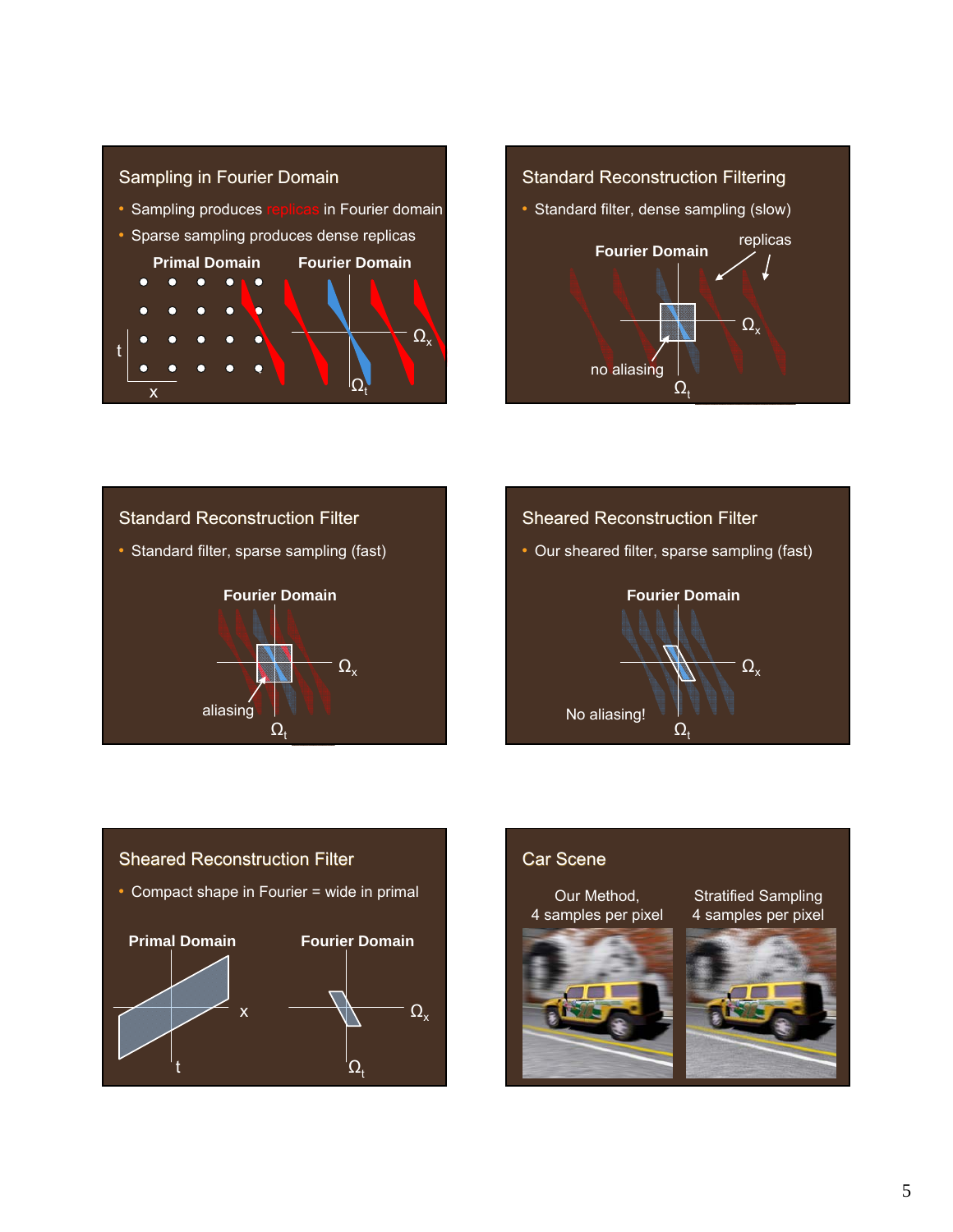

### **Reflection as Convolution**

- **My PhD thesis (A signal-processing framework for** forward and inverse rendering Stanford 2002)
- Rewrite reflection equation on curved surfaces as a convolution with frequency-space product form
- **Theoretical underpinning for much work on** relighting (next lecture), limits of inverse problems
- Low-dimensional lighting models for Lambertian

### **Assumptions**

- Known geometry
- Convex curved surfaces: no shadows, interreflection
- Distant illumination
- Homogeneous isotropic materials

Later precomputed methods: relax many assumptions





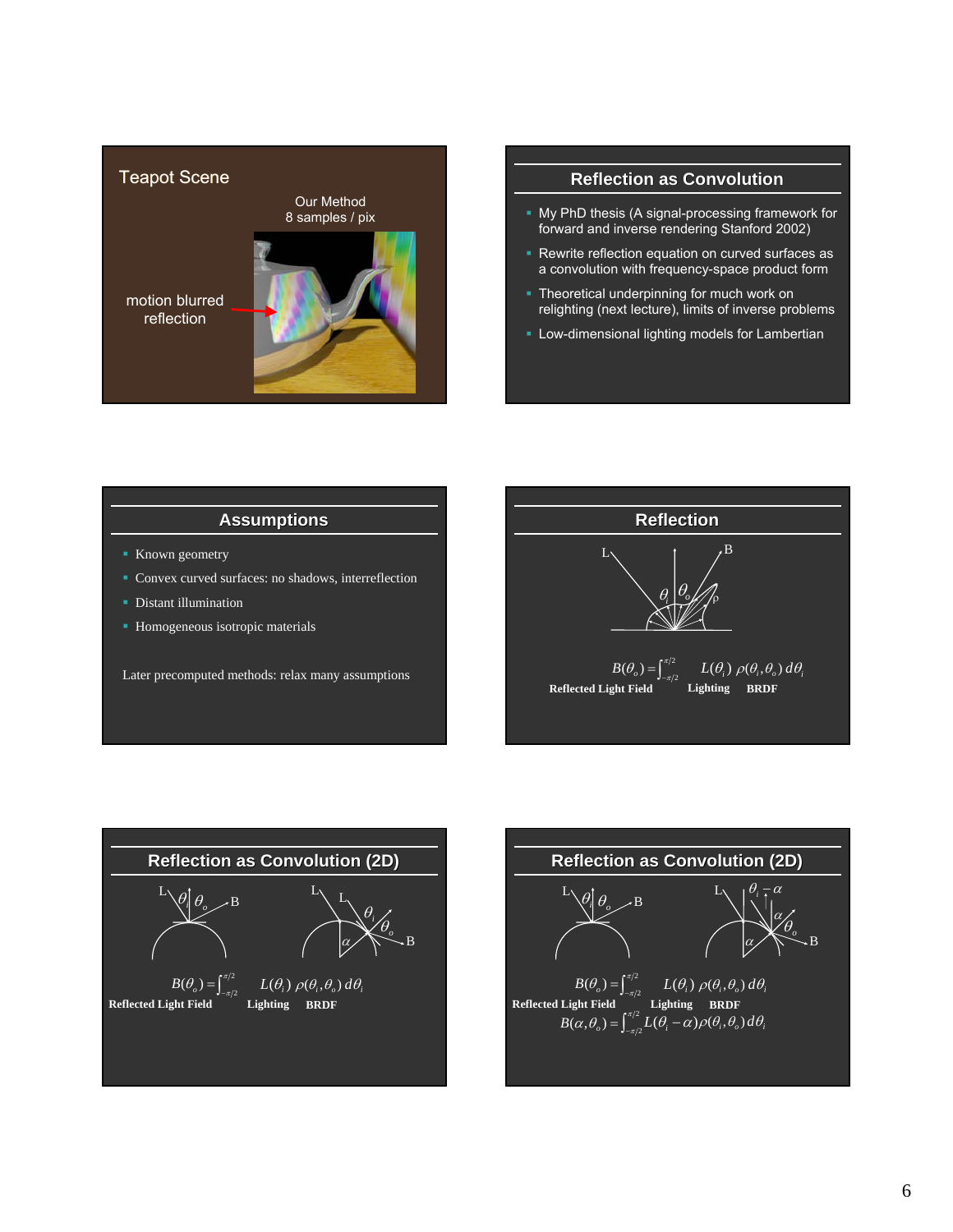









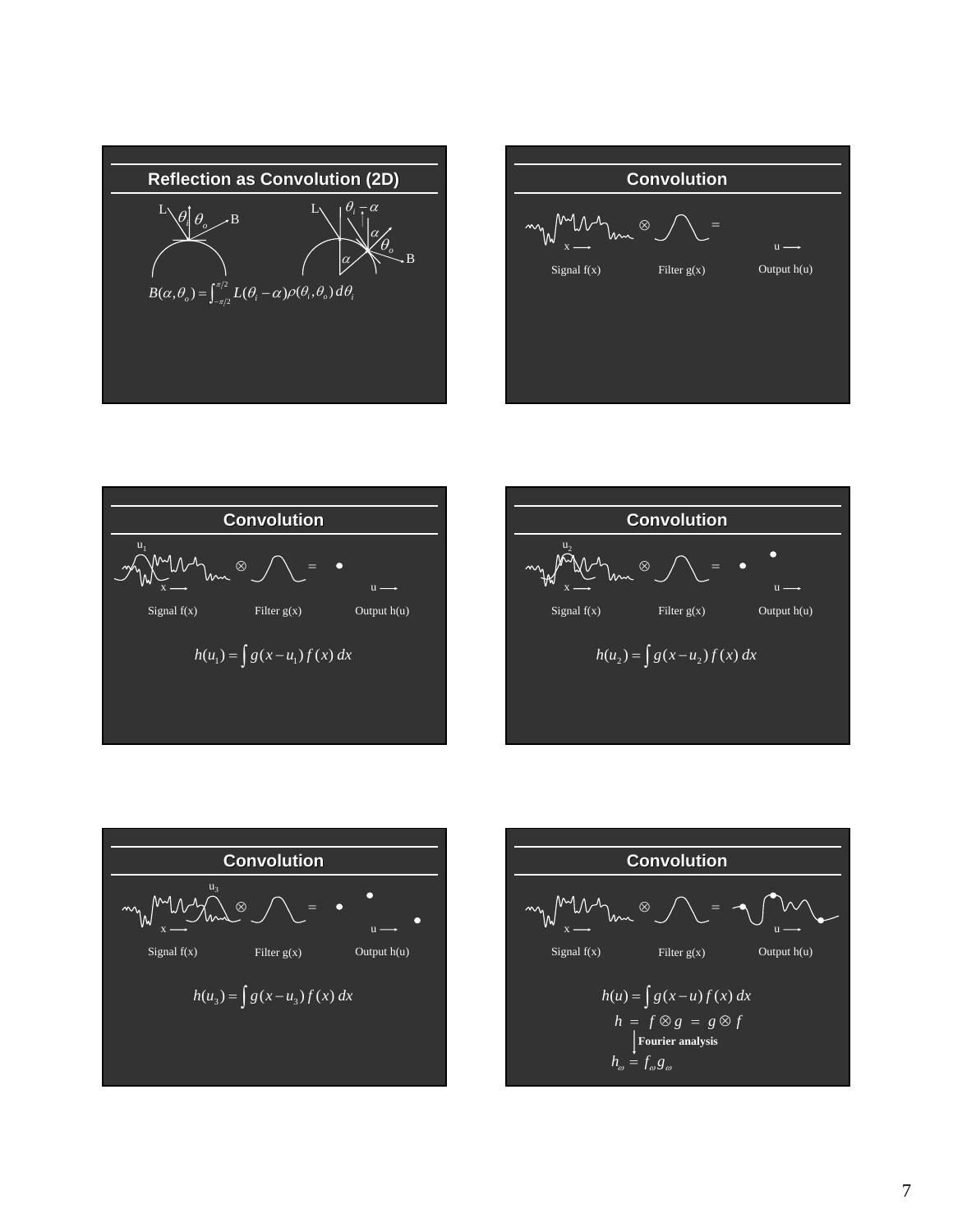







Signal processing framework for reflection

- Light is the signal
- BRDF is the filter
- Reflection on a curved surface is convolution

# **Insights: Signal Processing**

Signal processing framework for reflection

- Light is the signal
- **BRDF** is the filter
- Reflection on a curved surface is convolution

Filter is Delta function : Output = Signal



Image courtesy Paul Debevec

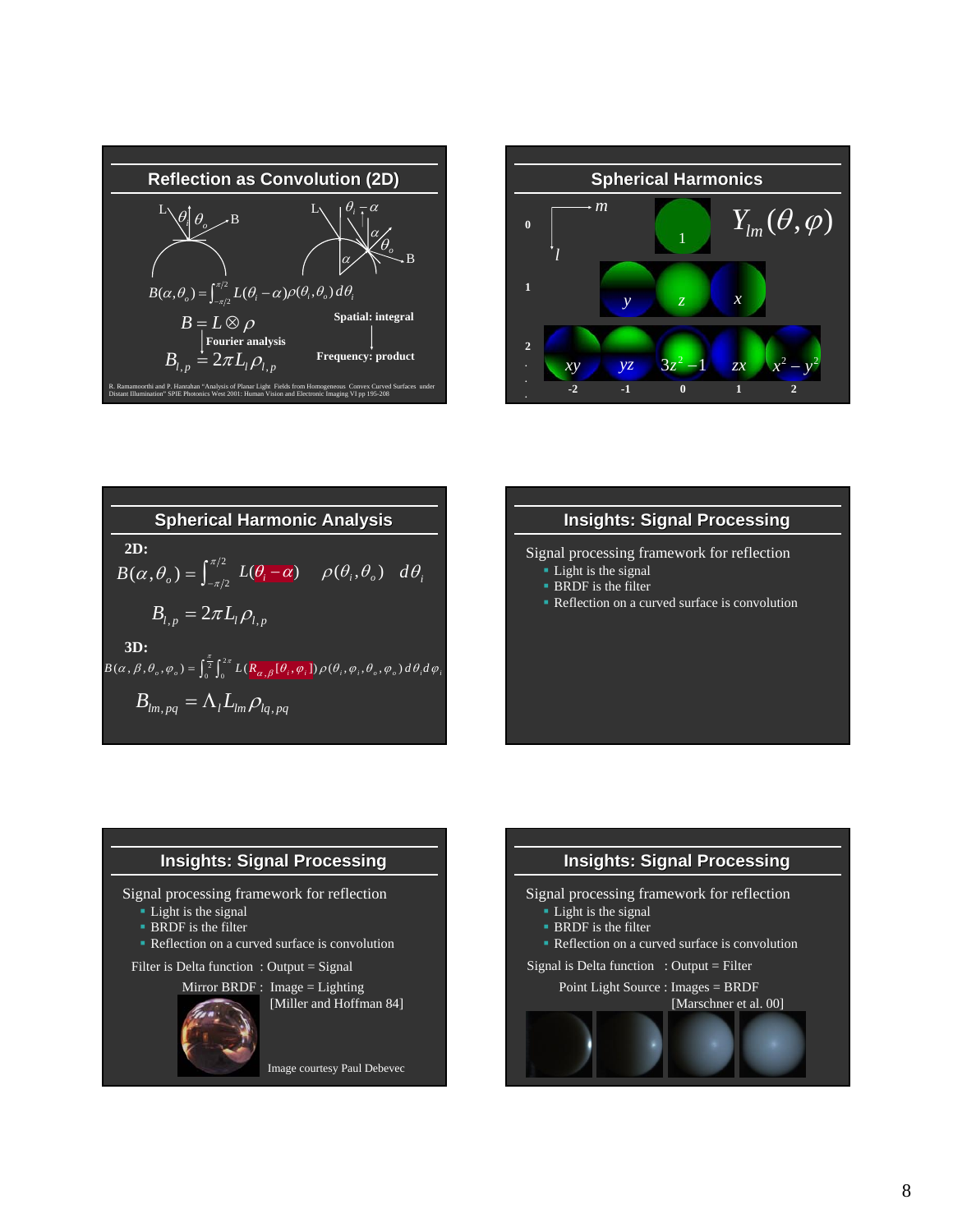





**Convolution for general materials**

\n
$$
B(\vec{N}, \vec{V}) = \int_{\Omega} L\left(R(\vec{N}) \vec{l}\right) \rho\left(\vec{l}, \vec{V}\right) dl
$$
\n
$$
B = L \otimes \rho
$$
\nSpatial: integral

\n|Spherical

\nharmonic analysis

\nFrequency: product

\n
$$
B_{ij} = L_{i} \rho_{ij}
$$
\nRamanoorthi and Harrahan 01